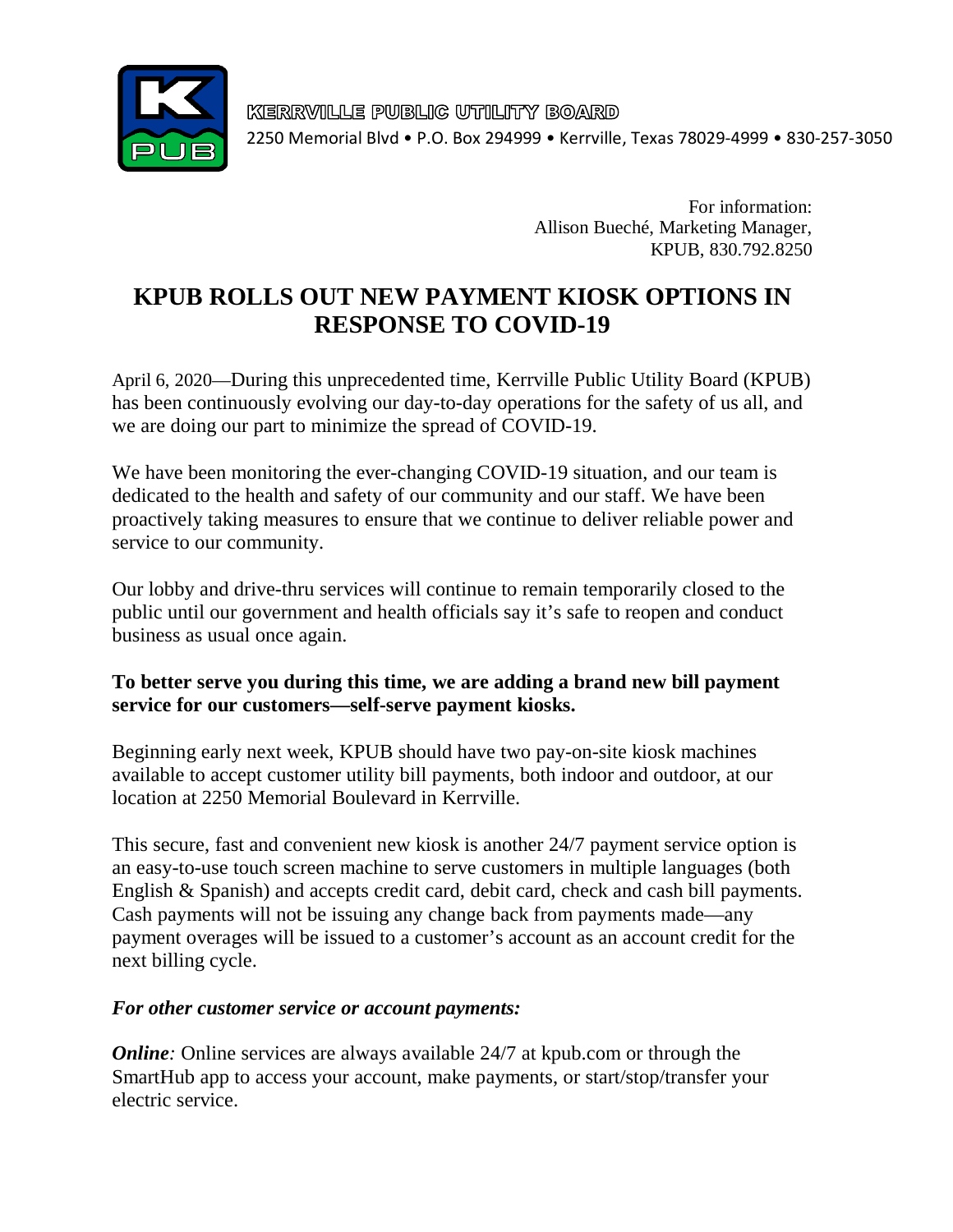

KERRVILLE PUBLIC UTILITY BOARD 2250 Memorial Blvd • P.O. Box 294999 • Kerrville, Texas 78029-4999 • 830-257-3050

*Phone*: Debit or credit card phone payments can be made with KPUB's secure payby-phone option at 1.855.382.9918.

*Customer service*: KPUB's customer service team is here to help during this time by phone and will continue to answer calls regarding payments or service-related questions. You can reach them at KPUB's main office number at 830.257.3050 during our normal business hours of M-F, 8 a.m.-5 p.m.

*Mail*: Any mailed payments will still be processed as usual. Mail payments are accepted at KPUB's main office at 2250 Memorial Blvd.

*Dropbox*: KPUB's night drop is being processed as usual for any payments. The night drop box is located on the wall of KPUB's drive-thru window.

*For power outages or emergency services:* KPUB's dispatch, outages & emergency calls are available 24/7 by calling 830.257.2883. Outages can also be reported online at kpub.com and through the utility's SmartHub app.

**KPUB has temporarily suspended disconnects for delinquent accounts during these difficult times to ensure our customers have uninterrupted service.**

**We encourage customers who are experiencing financial hardships due to COVID-19 and its economic impact to contact us directly so that our customer service representatives can help develop a plan & customize a payment arrangement that meets their financial needs**.

Our staff continues to actively monitor the COVID-19 situation, and we are working closely with our peers in the electric utility industry and our government and regulatory partners to gather and share up-to-date information, best practices and guidance to ensure everyone stays safe and that KPUB maintains operational integrity.

We appreciated your patience and understanding as we work through this. Please know that as your community-owned utility company, we are your friends and neighbors, and we are all in this together.

#### **About KPUB**

###

The Kerrville Public Utility Board (KPUB) was acquired by the City of Kerrville in 1987. KPUB serves approximately 22,750 customers throughout 146 square mile service area